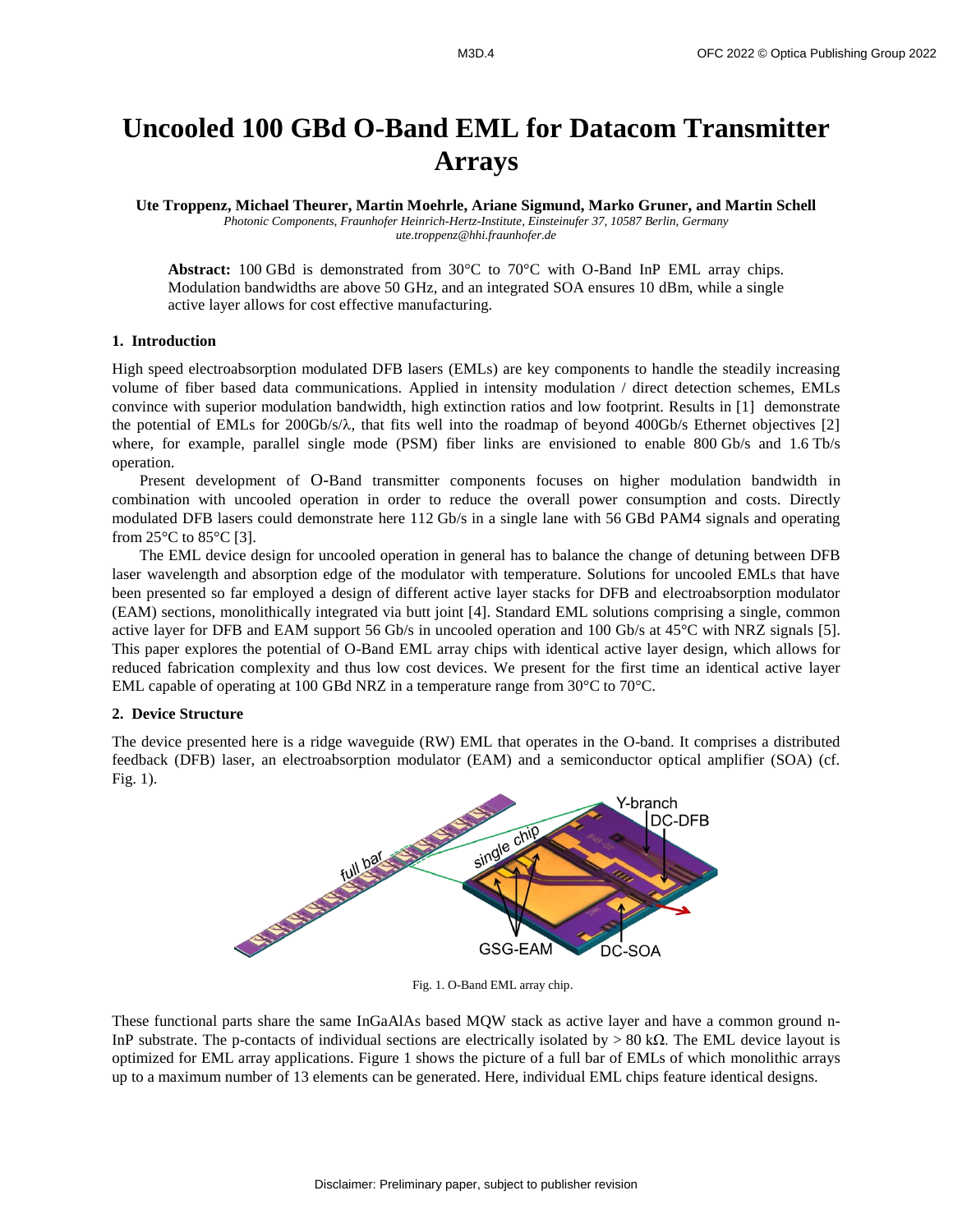On-chip RF transmission lines, as they are formerly described in [6], form GSG-EAM contacts at the rear side of the chip, which allows for a short RF connection to driver electronics. DC pads for driving the DFB and the SOA are located at the front of the chip. The back facet of the EML is anti-reflection coated against air to allow for the near 100 % single mode yield required in arrays. The front facet is tilted and anti-reflection coated against UV-glue  $(n = 1.5)$  to optimize coupling to polymer based optical waveguides as it is outlined in the POETICS project [7]. The EML device comprises an additional y-branch structure that acts as an optical alignment loop. Each EML element has a size of  $750 \mu m \times 620 \mu m$ .

#### **3. Experimental Characterization**

For the experimental characterization, a single EML device was mounted on a diamond heatsink and coupled to a lensed single mode fiber with around 3 dB coupling loss. The EAM GSG contacts were driven using an RF probe with integrated 50  $\Omega$  termination. The EML was tested under heatsink temperatures from 30 °C to 70 °C. Figure 2(a) shows the measured ex-facet output power versus DFB current for three heatsink temperatures. The threshold current decreases with higher temperature from 55 mA to 32 mA. This behavior can be explained by the large detuning between the lasing wavelength and DFB gain maximum that is required for EMLs with identical MQW layer stack. For uncooled operation, the large detuning of DFBs is beneficial, as it allows achieving a similar output power at different temperatures. By slightly adapting the SOA current between 20 mA and 40 mA, equal output power of around 10 mW is achieved for all temperatures at 100 mA DFB current (c.f. Fig. 2(a)). Figure 2(b) shows the optical power measured in fiber versus the EAM bias voltage. At 30 °C a static extinction ratio of up to 8 dB is achieved. At an elevated temperature of 70°C the static extinction ratio increases up to 14 dB. Figure 2(c) shows the measured frequency response at different temperatures. For each temperature, the EAM bias was adjusted so that the EAM operates in its linear regime. Over the whole temperature range, the device exhibits a high 3 dB bandwidth above 44 GHz. At 30°C a 57 GHz modulation bandwidth is achieved. The small ripple visible in the response curve at around 5 GHz is caused by optical feedback from the front facet, which is coated for UV-glue (n=1.5) but measured in air (see above).



Fig. 2. Performance of O-Band EML array chip at temperatures of 30°C, 50°C and 70°; output power vs. DFB current (a), static transfer curves of EAM (b) and small signal modulation response of EAM (c).

Large signal modulation measurements are performed with 100 GBd NRZ signals. The setup is illustrated in Figure 3 (top). The test equipment involves a *SHF 12105 A* PRBS source, a *SHF C603 A* multiplexer (MUX) and a 66 GHz electrical amplifier (AMP) *SHF M804 B*. After the Bias-T, the electrical NRZ signal of a 2<sup>15</sup>-1 sequence exhibits an eye amplitude of 2.1 V which has been kept constant in the experiments. The DC bias voltage of the EAM was changed from -1.9 V (at  $30^{\circ}$ C) to -0.9 V (at  $70^{\circ}$ C). Similar as in the small signal response measurements, an RF probe with 50  $\Omega$  matching impedance was used to contact the EAM. Further DC signals to drive DFB and SOA sections also have been supplied via contact needles directly on chip. The optical output was coupled to a lensed SMF fiber. The eye diagrams are directly detected using a digital scope (*Agilent DCA – X 86100D)* with a 80 GHz electrical module and a 65 GHz optical module, respectively. Neither pre-compensation nor post-processing of signals have been applied, thus the optical eyes provide the unveiled response behavior.

Figure 3 (bottom) depicts the 100 GBd optical eye diagrams at three different temperatures where the chosen EAM bias voltages ensure a crossing of about 50 %. The dynamic extinction ratios (ER) varying from 4.1 dB at